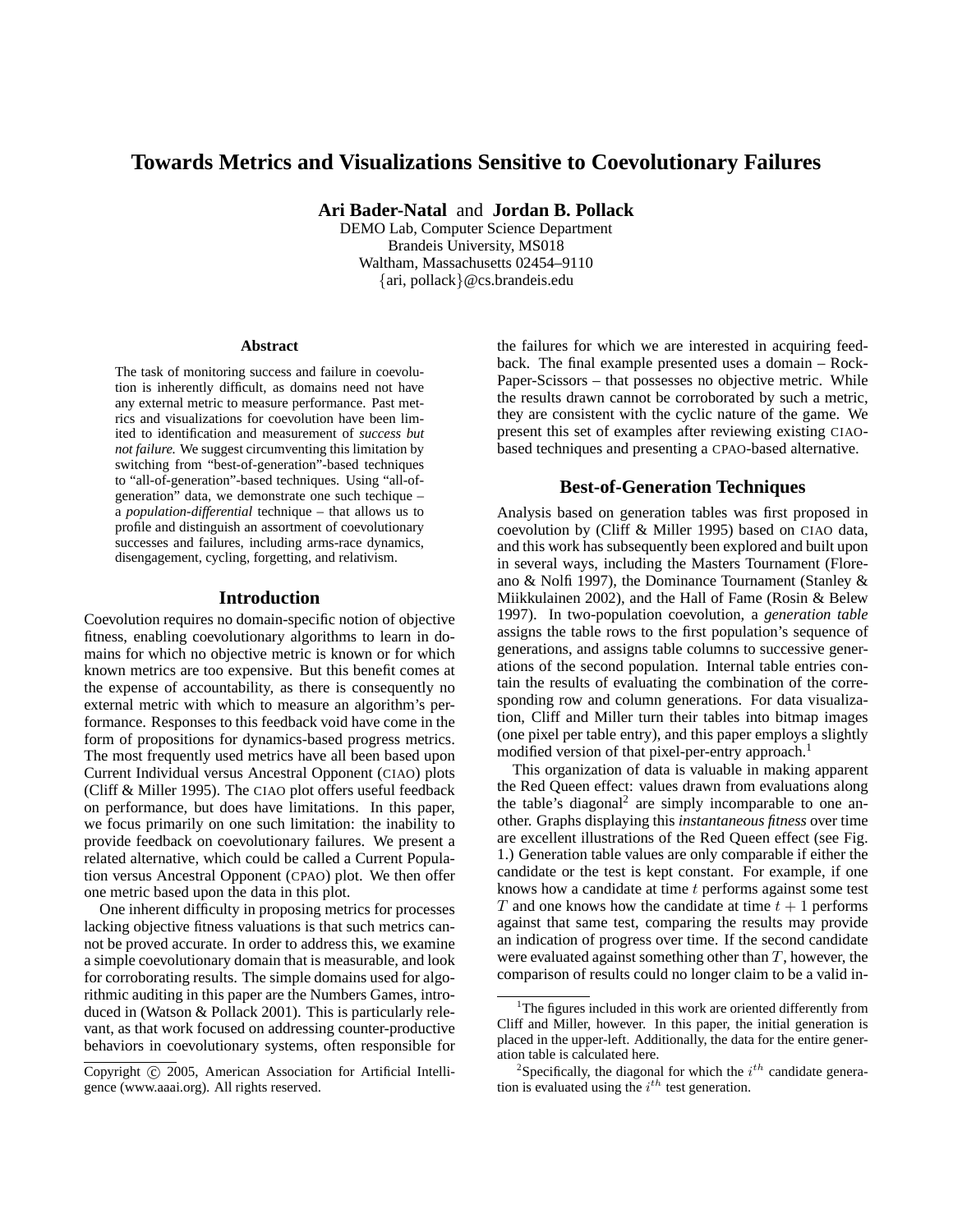

Figure 1: These three generation tables were constructed to demonstrate that dramatically different simulations can yield identical Instantaneous Fitness data. The instantaneous fitness of each simulation is based only on the 10 cells along the dotted diagonal line. Note that in all figures including generation tables in this paper, candidate generations increment from top to bottom, and test generations increment from left to right. Each cell in the table represents an evaluation of the corresponding row (candidate) and column (test).

dicator of progress.<sup>3</sup>

As noted in (Ficici & Pollack 2003), because of the history of single-objective fitness measurements, almost all approaches in the literature (including those cited above) concern themselves solely with the "best-of-generation" (BOG) member of each population. No other individuals are retained for analysis. This BOG approach appears particularly problematic for two reasons. First, results of an analysis can vary with the definition of "best" population member. (Cliff & Miller 1995; Floreano & Nolfi 1997; Stanley & Miikkulainen 2002) all adopt the Last Elite Opponent<sup>4</sup> criterion proposed in (Sims 1994), but it should be noted that any number of alternate definitions may be equally plausible. Indeed, the coevolutionary algorithm under examination may itself define "best" differently. Pareto coevolution, for example, would define "best" as the subset of individuals along the Pareto front. Second, while BOGbased analysis may give insight into algorithmic dynamics of the highly-successful individuals, it provides little about the population as a whole. While no claims were made about these monitors regarding sensitivity to failure, it ought to be noted that these BOG techniques are not sufficient to detect the common coevolutionary failures detailed in (Watson & Pollack 2001).

#### **All-of-Generation Techniques**

We introduce an alternative that addresses the shortcomings of BOG-based methods in monitoring failure based upon "all-of-generation" (AOG) data evaluation. For the sake of generality, the technique presented here is designed for simulations involving two asymmetric populations, but it is equally applicable to symmetric two-population simulations and to single-population simulations (via partitioning.) Adopting terminology from (Bucci & Pollack 2003b), we refer to these as populations of *candidates* and *tests*. This choice is meant to draw attention to the type of feedback resulting from evaluating a pair of elements. In order to minimize domain-specificity, the result of a *candidatetest* evaluation is simply one element of the ordered set  $R = \{candidate Failed Test \ltq candidateTiedTest \ltq$  $candidate Passed Test$ , as in (Bucci & Pollack 2003b).

#### **Population-Grained Evaluation**

Where an entry in Cliff and Miller's generation table is the result of evaluating the "best" candidate against the "best" test for the specified generations, an entry in an AOG-based generation table must somehow represent the result of evaluating *all* candidates against *all* tests for the specified generations. Where individual-grained evaluation is well-defined, population-grained evaluation must be introduced. We simply average the numeric results of evaluating all candidates against all tests:<sup>5</sup>

$$
PopEval(C_i, T_j) = \frac{\sum\limits_{c \in C_i} \sum\limits_{t \in T_j} eval(c, t)}{|C_i||T_j|}
$$

where  $C_i$  is the  $i^{th}$ -generation candidate population and  $T_j$  is the  $j^{th}$ -generation test population. Numeric values result from implementing the ordered set  $R = \{-1 < 0 < 1\}.$ This results in scalar values between -1 (if all candidates fail all tests) to 1 (if all candidates pass all tests.) In the figures in this paper that include AOG data graphically, we map this scalar value to a grayscale value (where -1 is pure black, 0 is 50% gray, and 1 is pure white.)

## **Example: CIAO vs. CPAO**

The difference between BOG and AOG data can now be elucidated with a simple example. Consider a two-population coevolutionary process that progresses for 10 generations, in

<sup>&</sup>lt;sup>3</sup>Note that the Master Tournament (Floreano & Nolfi 1997) respects value comparability by restricting aggregations to within rows and or within columns. The Master Tournament attributes the summation of each row and column of a given generation as that generation's subjective fitness.

<sup>&</sup>lt;sup>4</sup>An individual is defined to be the "best" of its generation if it outperforms its peers when pitted against the "best" member of the previous opponent generation.

 $<sup>5</sup>$ Averaging may not be appropriate for all applications. We use</sup> it here for simplicity.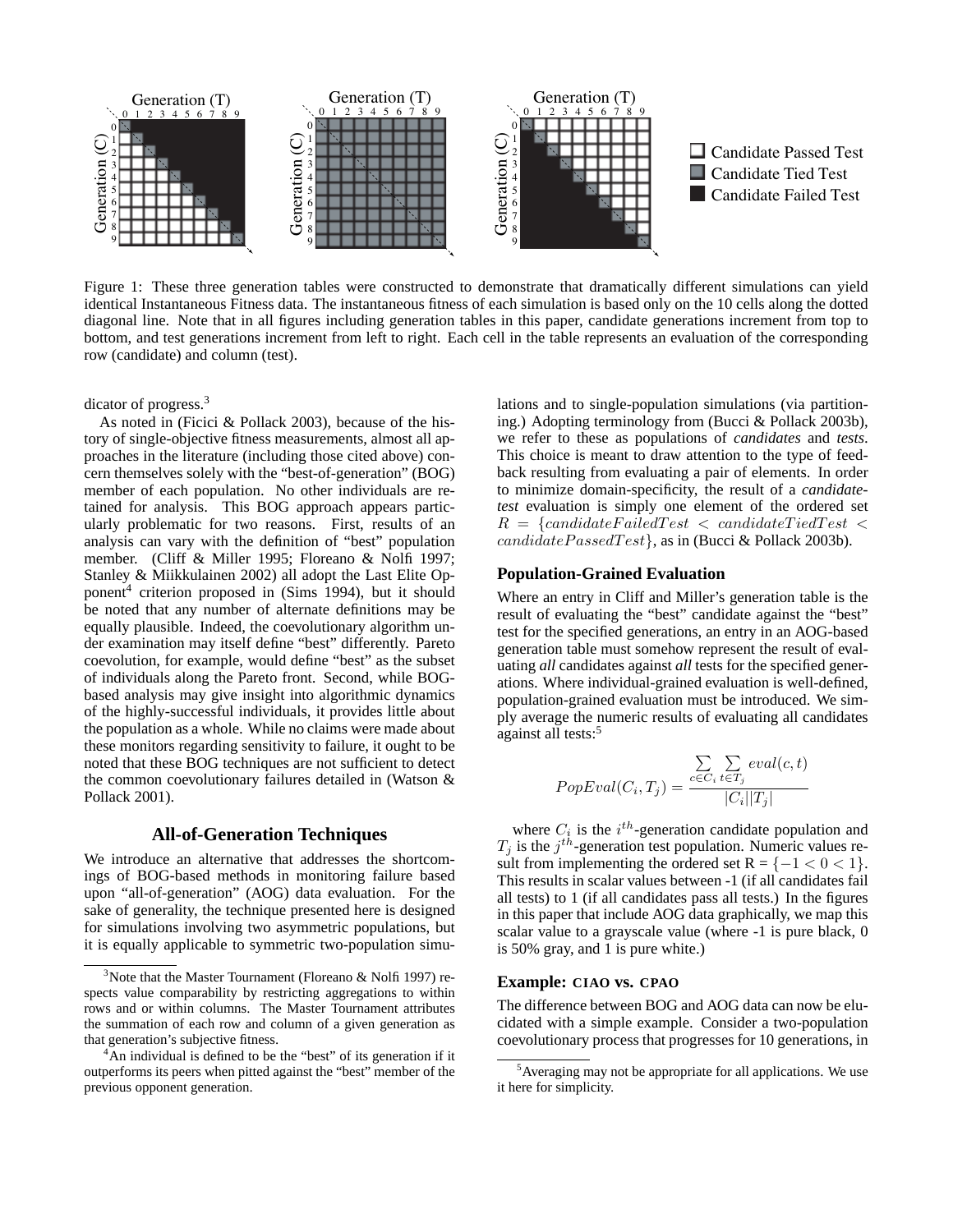



Figure 2: BOG data *(left)* and AOG data *(right)* can offer notably conflicting views of the same coevolutionary process. These generation tables were generated from a coevolutionary process described in the section entitled "Example: CIAO vs. CPAO". Each table cell is shaded based on the percentage of candidates (in the corresponding row) passing/failing the tests (in the corresponding column.)

which each population contains 10 individuals. In this simulation, let each individual be represented an integer, and let all individuals initially start at 0. Candidate/test evaluation is as follows: If a candidate is a larger integer than the test, the candidate "passes" that test. If a candidate is the same integer as the test, the candidate "ties" that test. If a candidate is a smaller integer than the test, the candidate "fails" that test. (Since all individuals are initialized at 0, all members of the candidate population initially "tie" all members of the test population.) Suppose the coevolutionary process proceeds as follows: Over the course of the 10 generations, one candidate and one test each mutate at a rate of +1 per generation, while the other nine individuals in each population mutate at a rate of -1 per generation. When the BOG and AOG data is plotted for this coevolutionary process, the pictures that emerge (Fig. 2) are dramatically different.

This simulation, drawn from one-dimensional variation of the Numbers Game domain (Watson & Pollack 2001), is provided as an example of how different the two sets of data may be. The BOG data suggests that the process exhibited and sustained some positive progression throughout the simulation, while the AOG data offers a different perspective, in which most of the change in the two populations was negative, and only a small fraction of the populations exhibited any positive progression. The value – and drawbacks – of both approaches are apparent here. While BOG data is not appropriate for all applications, neither is AOG data. It is up to the experimenter to select an approach that is appropriate to the task at hand. AOG-based techniques expand the set of available progress monitoring approaches, allowing for feedback that had previously been ignored or suppressed.

## **Computational Complexity**

Clearly this change from BOG- to AOG-analysis increases the computational complexity of evaluation. Assuming population sizes remain constant (at |C| candidates and |T| tests per population), a g-generation simulation can be described as follows: a simple BOG analysis requires  $g^2 + g|C| + g|T|$ evaluations (where the second and third terms are the cost of computing the Last Elite Opponent), while a simple AOG-

based analysis requires  $g^2|C||T|$  evaluations. While AOGbased analysis may not be feasible for domains in which evaluations are computationally intensive, much of the additional computational burden of switching from BOG to AOG can be alleviated by implementing a *memory policy*.

#### **Memory Policies**

Rather than computing every table entry in the generation table, one can restrict computation to a *representative subset* of entries, and base analysis on only this data. While we will not address the issue of optimally specifying "representative subset" here, we do provide examples of simple example subsets. Populating a generation table, as described above, involves evaluating all previous generations of one population against the current generation of the other population, and vice versa. This can be recast as a *memory-maintenance* operation: At each generation, add the new test population to a "test-memory", add the new candidate population to a "candidate-memory," and remove nothing from either memory. Then evaluate the new candidate population against everything in the test-memory and evaluate the new test population against everything in the candidate-memory.

Viewed as a "lossless" memory policy, the full generation table is defined simply: add each new generation and never remove any old generations. Two simple memory policies – both originally suggested in (Cliff & Miller 1995) – are presented below and illustrated in Fig. 3. The coevolutionary simulation examined in this figure is from a Pareto hillclimbing algorithm attempting the Compare-on-One variant of the Numbers Game, introduced in (de Jong & Pollack 2003). In this game, a hill-climber is used in which candidate selection is based on Pareto Dominance and test selection is based on *informativeness*, as defined in (Bucci & Pollack 2003b). The simulation was run for 400 generations with a fixed population size of 25 in both populations.<sup>6</sup>

 $6$ The mutation rate in all examples in this paper is 1.0. Numbers Game representation is integer-based, with mutation operating as follows: A pseudorandom, Gaussian distributed number (with mean 0.0 and standard deviation 1.0) is scaled by 4 (fixed mutation size), rounded to the nearest integer, and added to the current value.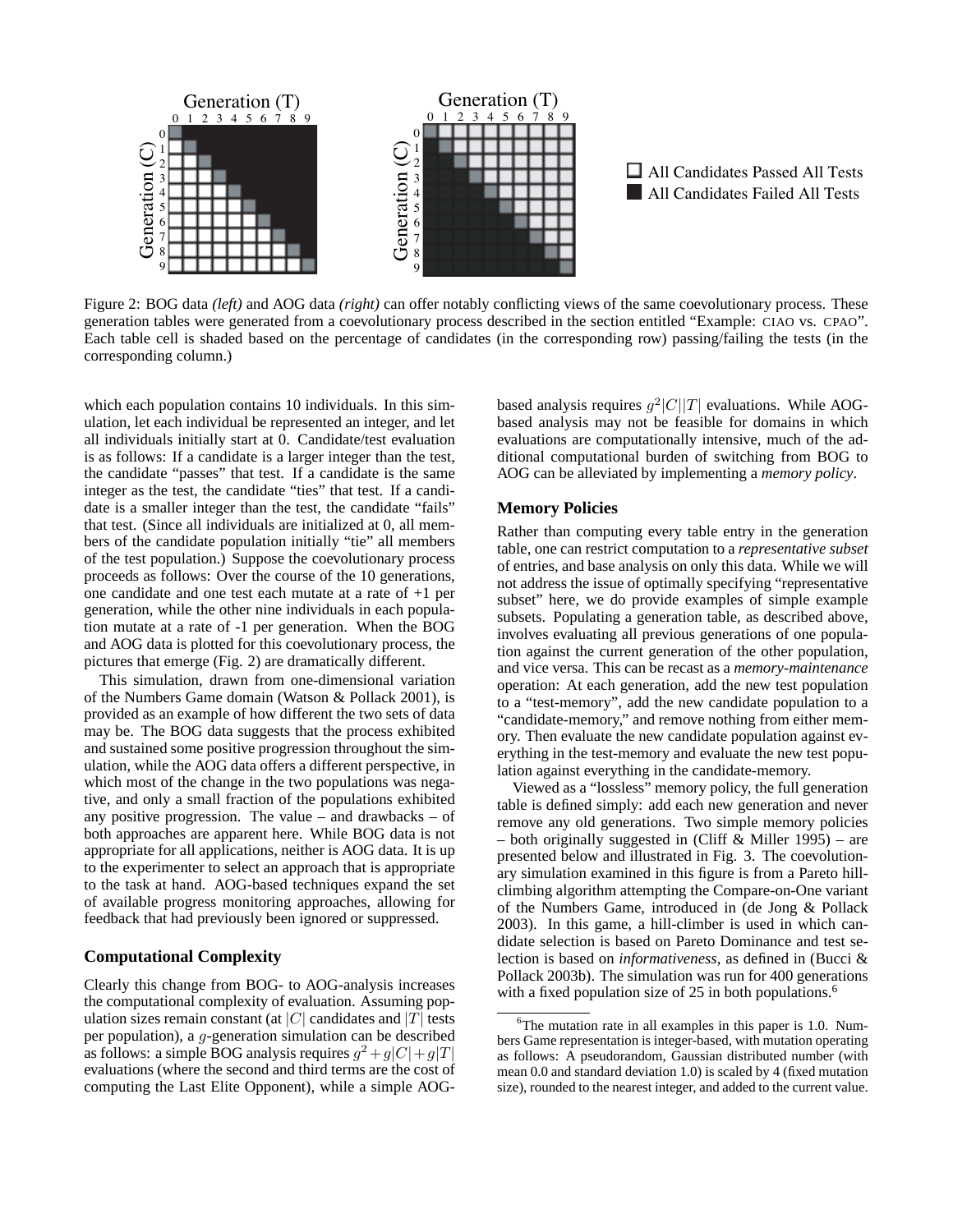

Figure 3: Illustration of three memory maintenance policy implementations. The upper images display all collected data in the generation table, and the lower images display evaluations based only on these memory contents following the *final generation* of the simulation. *Note on subsequent AOG figures: The grayscale percentage of each pixel is set to the percentage of all corresponding evaluations for which the candidate fails the test.*

**Lossless Memory** The AOG techniques described above can be considered "lossless". All generations in a simulation are added to the generation table and never removed, and are actively evaluated for every generation of the simulation. This is implemented as a list, to which each new generations is appended, in turn. This memory policy, as stated above, requires  $g^2|C||T|$  evaluations for the analysis.

**Sliding-Window Memory** By implementing the memory as a fixed-size FIFO queue, the size of the memory can be easily bounded. A sliding-window memory, given window bound  $b < g$ , requires  $(2bg - b^2)|C||T|$  evaluations. At one extreme, when the queue-size is set to the number of generations in the simulation, this memory is equivalent to the lossless memory policy described above. At the other extreme, a queue of size 1 effectively eliminates the notion of memory entirely, and the computation required is limited to that of the algorithm itself. In between lies a spectrum of tradeoff between accuracy and efficiency.

When the period of some cyclic behavior exceeds the memory window size, that cycle will not be discernible in the resulting AOG data. Similarly, other behaviors that exceed the memory window size may also yield misleading data. An example of one such behavior is illustrated in Fig. 4. A single coevolutionary process is plotted twice. In this process, a fitness-proportional coevolutionary algorithm is used on the Intransitive Numbers Game, with 15 individuals in each population and 600 generations computed. In the left-hand image, a 50-generation memory window is used, and in the right-hand image, a 300-generation window is used. The discrepancy between these two images suggest that the 50-generation memory offers an incomplete, misleading view of the process. The contents of this memory cannot be considered a representative subset of the memory.



Figure 4: Increasing the sliding-window size  $b$  may reveal behavior that was not apparent with the shallower memory.

**Sampled Memory** Dramatic computational savings can be achieved by selectively adding populations to memory. If only every  $j<sup>th</sup>$  generation is added to the memory, computation is reduced by a factor of  $j^2$ . For further savings, sampling can be used in conjunction with a sliding-window, requiring only  $(2b(g/j) - b^2)|C||T|$  evaluations. **Concept-Specific Memory** The population-differential monitor can simulate a Dominance Tournament (Stanley & Miikkulainen 2002) simply by implementing the following memory policy: If the best individual (according to the Last Elite Opponent) of the current generation beats all members of the other population in memory, add that individual to the memory. The individuals in memory are then the generated sequence of dominant strategies. This ability to easily simulate the Dominance Tournament may lead to better understanding the similarities and differences between these two approaches.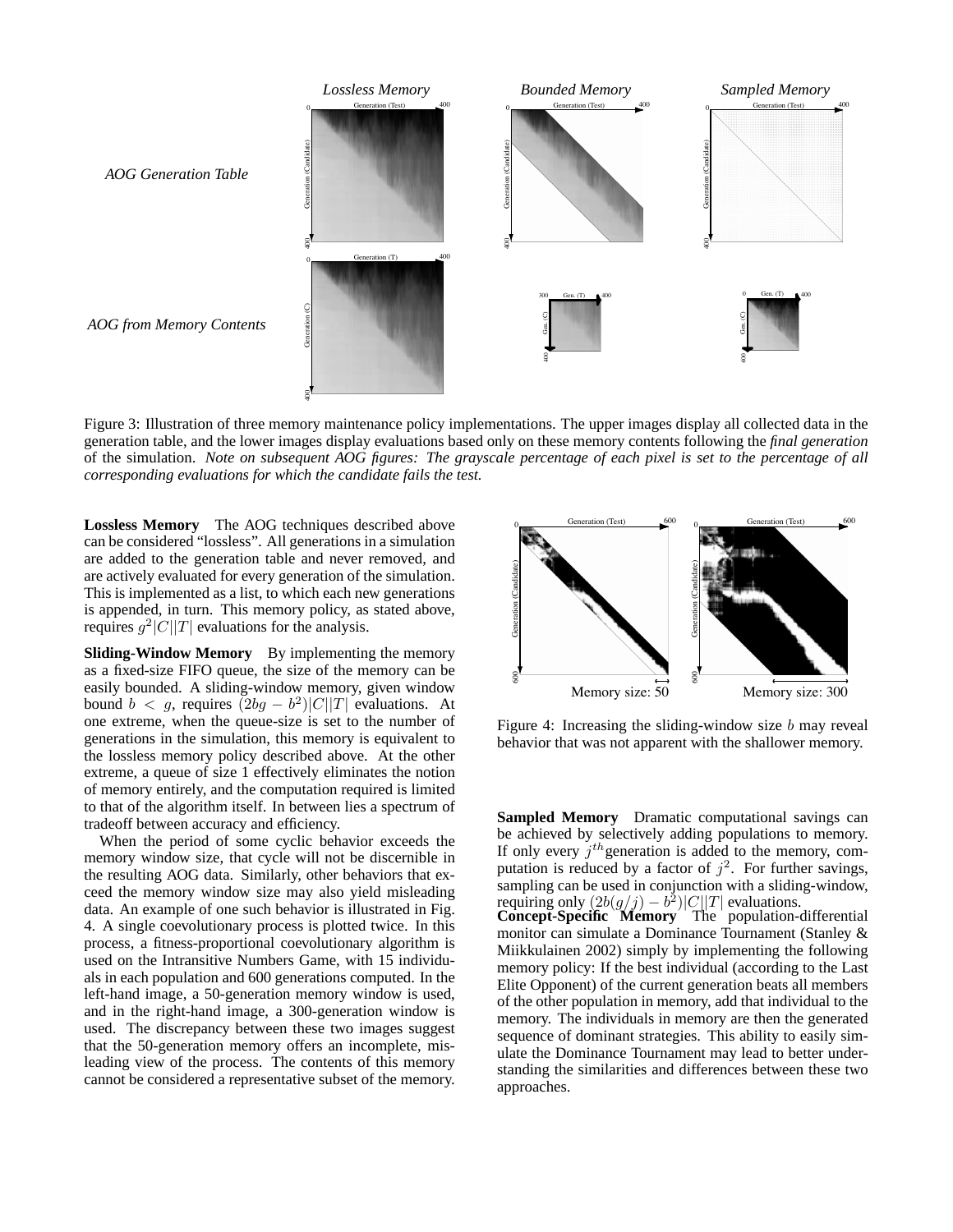### **Population-Differential Analysis**

Next we construct a perfomance measure based on the data available in the memory. Nolfi and Floreano addressed this by averaging data per generation (Floreano & Nolfi 1997), but this can make certain trends less apparent. The *cycling problem* associated with games with intransitivities, is an example of one such trend. As an alternative, we propose a comparison between the population in question and the oldest population in memory as a better indicator. The method presented below is appropriate for two-outcome evaluations (e.g.  $R = \{loss < win\}$ ), and certain three-outcome evaluations (e.g.  $R = \{loss < tie < win\})$ ). To begin, we define a *population comparator* (PC) conditionally:

$$
PC_{T_k}(C_i, C_j) =
$$

$$
\begin{cases}\n1, & \text{if } PopEval(C_i, T_k) > PopEval(C_j, T_k) \\
0, & \text{if } PopEval(C_i, T_k) = PopEval(C_j, T_k) \\
-1, & \text{if } PopEval(C_i, T_k) < PopEval(C_j, T_k)\n\end{cases}
$$

where  $i > j$ ,  $C_i$  and  $C_j$  are the  $i<sup>th</sup>$  and  $j<sup>th</sup>$  candidate generations, respectively, and  $T_k$  is the  $k^{th}$  test population. Candidate-based comparators are defined similarly:

$$
PC_{C_k}(T_i, T_j) =
$$
\n
$$
\begin{cases}\n1, & \text{if } PopEval(C_k, T_i) < PopEval(C_k, T_j) \\
0, & \text{if } PopEval(C_k, T_i) = PopEval(C_k, T_j) \\
-1, & \text{if } PopEval(C_k, T_i) > PopEval(C_k, T_j)\n\end{cases}
$$

where  $i > j$ ,  $T_i$  and  $T_j$  are the  $i^{th}$  and  $j^{th}$  test generations, respectively, and  $C_k$  is the  $k^{th}$  candidate population. Intuitively, a population comparator reflects *directionality* of change over time.

The *candidate-population performance* at generation *i* is defined to be the average of the population comparators between the newest candidate population  $(C_i)$  and the oldest candidate population currently in the memory, with respect to all test populations currently in memory:

$$
CandPerf_i = \frac{\sum\limits_{T_k \in T} PC_{T_k}(C_i, C_{oldest})}{|T|}
$$

Similarly, the *test-population performance* at generation *i* is defined to be the average of the *population comparators* between the current test population and the oldest test population in the memory, with respect to all candidate populations currently in memory:

$$
TestPerf_i = \frac{\sum\limits_{C_k \in C} PC_{C_k}(T_i, T_{oldest})}{|C|}
$$

The population-differential metric, PD, is simply the average of these two performance levels:

$$
PDFer f_i = \frac{CandPerf_i+TestPerf_i}{2}
$$

The PD method generates one scalar value per generation for each population, ranging from -1 (when the eldest population outperforms the current population in every possible way with respect to the memory) to 1 (when the current population outperforms the eldest population in every possible way with respect to the memory).

By restricting attention to only the current state and the oldest recorded state, a population-differential analysis does not reward or penalize for localized variability. Additionally, this reduces the computational complexity of performance calculation. (For a memory of size  $n$ , only  $2n$  comparisons need to be calculated.) These performance measures reflect the *directionality of change* over available memory.

### **Results**

In order to demonstrate the value of the populationdifferential performance monitor, the first four examples presented use *Numbers Game* variants as a domain (Watson & Pollack 2001).In these games, tests and candidates are each a point on a two-dimensional integer grid. Mutation simply moves an individual to a nearby location. Evaluation of candidate-test pairs is done as follows: In the Compareon-One game, individuals are compared according to the integer value of the dimension in which the test is larger. In the Intransitive game, individuals are compared according to the integer value of the dimension in which they are closer. These domains are used here because they are simple and they offer an acceptable external metric<sup>7</sup> that can be used to support or challenge the PD monitor. The fifth example uses the Rock-Paper-Scissors game as a domain, showing that the performance monitor can provide useful insight into games with no such external metric.

We examine five known coevolutionary behaviors here, which are labeled as follows in the figures below: *armsrace dynamics, lock-in failure, variations, disengagement,* and *cycling.* For each of the five, we describe what an idealized PD profile of each behavior ought to be, then we examine actual sample runs to see how they compare. For each sample, a PD chart is presented along with the corresponding Objective Fitness chart and AOG-based grayscale map. All three graphs share the same scale along the x-axis, allowing the reader to visually align the data from all three images for simple visual analysis.

#### **Behavior Profiles**

Interpretation of such performance graphs with respect to coevolutionary success and failure can be profiled as follows: An *arms-race dynamic* would yield a sustained PD value at or near 1, as both populations consistently do better later in time than they did earlier in time. *Lock-in failure* would yield a sustained value near -1, as the opposite is generally true, with the exception of localized progress. *Variation* is merely meant to describe a simulation for which the objective fitness graph switches direction several times. We would expect the performance monitor to register above zero on the inclines and below zero on the declines. *Disengagement* will yield a sustained value at zero once gradient is lost. *Cycling* will be visually apparent in the grayscale memory map. Note that in all cases, the PD monitor will

<sup>&</sup>lt;sup>7</sup>The objective fitness of a population is defined to be the average sum of individuals' x- and y-coordinates.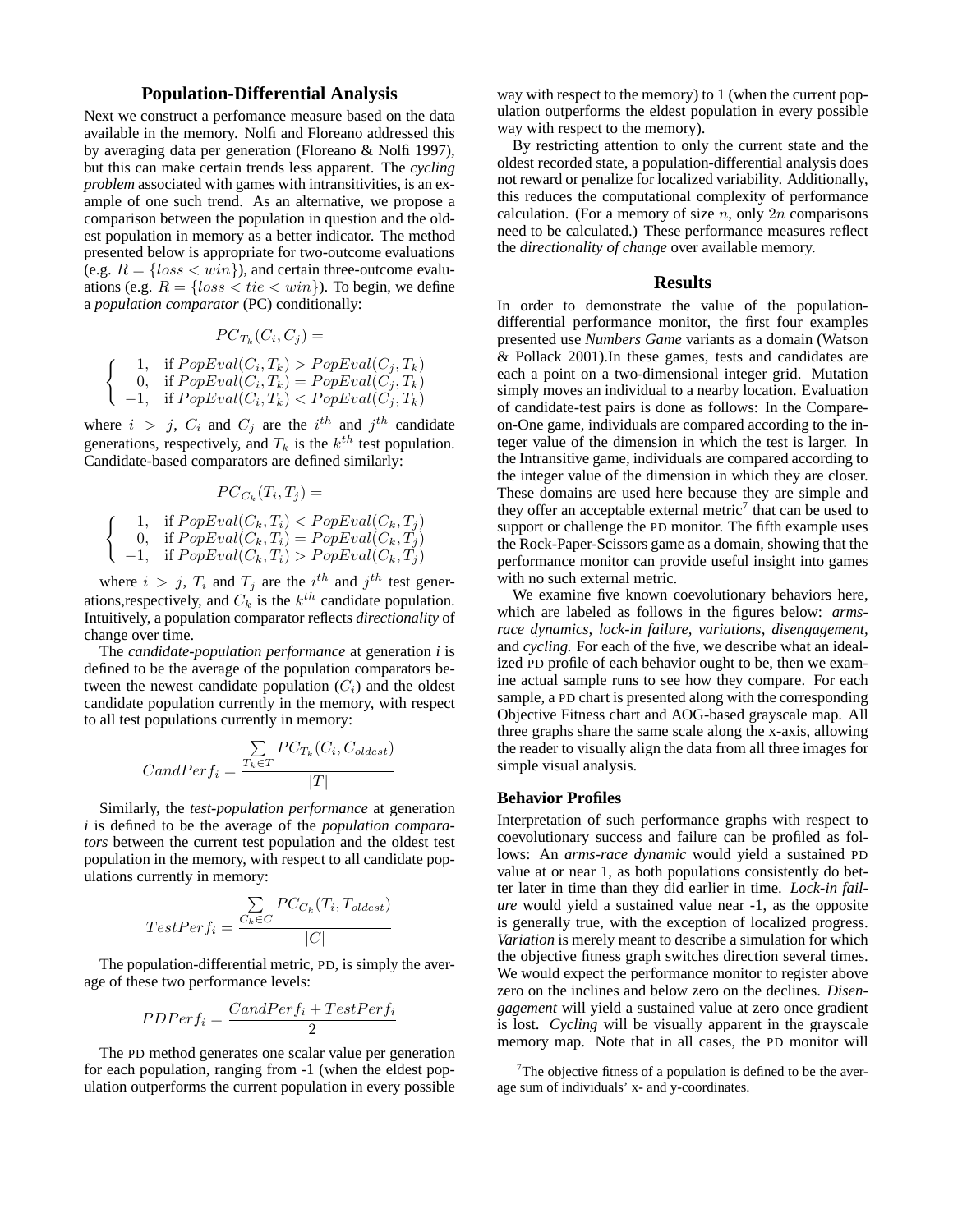

Figure 5: *Arms-race dynamics*. Pareto hill-climbing algorithm on Compare-on-One Numbers Game domain.

lag behind behaviors in the simulation by a fixed distance, determined by the size of the sliding memory-window.

#### **Discussion**

Each of the above theoretic performance profiles can now be compared to corresponding empirical samples.

For the *arms-race dynamic* example in Fig. 5, we include a 400-generation run (with fixed-sized populations of 25) from a Pareto hill-climbing algorithm (Bucci & Pollack 2003a) attempting the *Compare-on-One* Numbers Game (de Jong & Pollack 2003). Objective fitness in both populations steadily improves, and this is accurately characterized by



Figure 6: *Lock-in failure.* Fitness-proportional coevolutionary algorithm on Intransitive Numbers Game domain.

the monitor. The AOG memory map reveals a remarkably smooth gradient. Note that progress in the two populations looks similar to the monitor, despite the varying rates revealed in the objective fitness graph. They appear equally good to the monitor because PD suggests the *direction* – and not *rate* – of change over time.

The *lock-in failure* of Fig. 6 was from a fitnessproportional coevolutionary algorithm attempting the *Intransitive* Numbers Game. The population sizes were fixed at 20 individuals, and the simulation ran for 300 generations. A short run of initial progress is recognized by the monitor, which is gradually replaced by a near-bottom value as the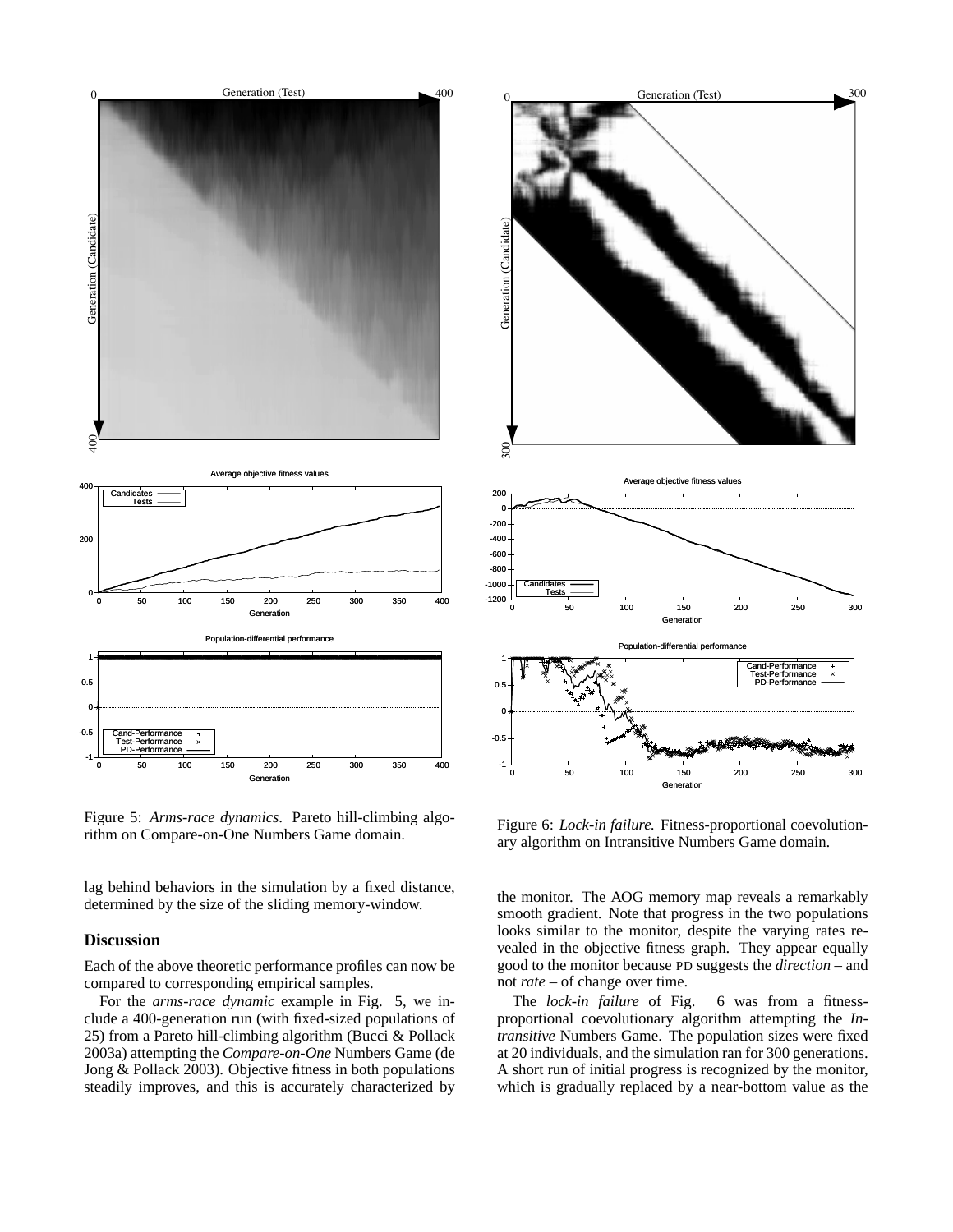

Figure 7: *Variation.* Fitness-proportional coevolutionary algorithm on Intransitive Numbers Game domain.

two populations settle in to a locally-improving but globallydetrimental pattern. Note how this pattern visually resounds in the grayscale map. Also, note how the 100-generation bounded-memory size causes a 100-generation lag between activity in the simulation (visible in the objective fitness) and the values in the performance monitor.

The *variation* evident in Fig. 7 was generated by a fitnessproportional coevolutionary algorithm again attempting the Intransitive Numbers Game. The population sizes were fixed at 20 individuals, and the simulation ran for 400 generations. Note that the mid-level value (settling between 0 and 1) of the monitor at the conclusion suggests that the final up-



Figure 8: *Disengagement.* Fitness-proportional coevolutionary algorithm on Intransitive Numbers Game domain.

swing was characterized by *learning-and-forgetting*, rather than a true *arms race*. The memory map image supports this, showing that only one of the two populations could retain its behavior over time.

The *disengagement* that occurs in Fig. 8 was generated by a fitness-proportional coevolutionary algorithm again attempting the Intransitive Numbers Game. The population sizes were fixed at 20 individuals, and the simulation ran for 300 generations. The disengagement is recognized once the memory-window slides beyond it, leaving a continuous trail at zero, with no progress beyond that. The notion of *loss-ofgradient* is visually apparent in the grayscale AOG data.